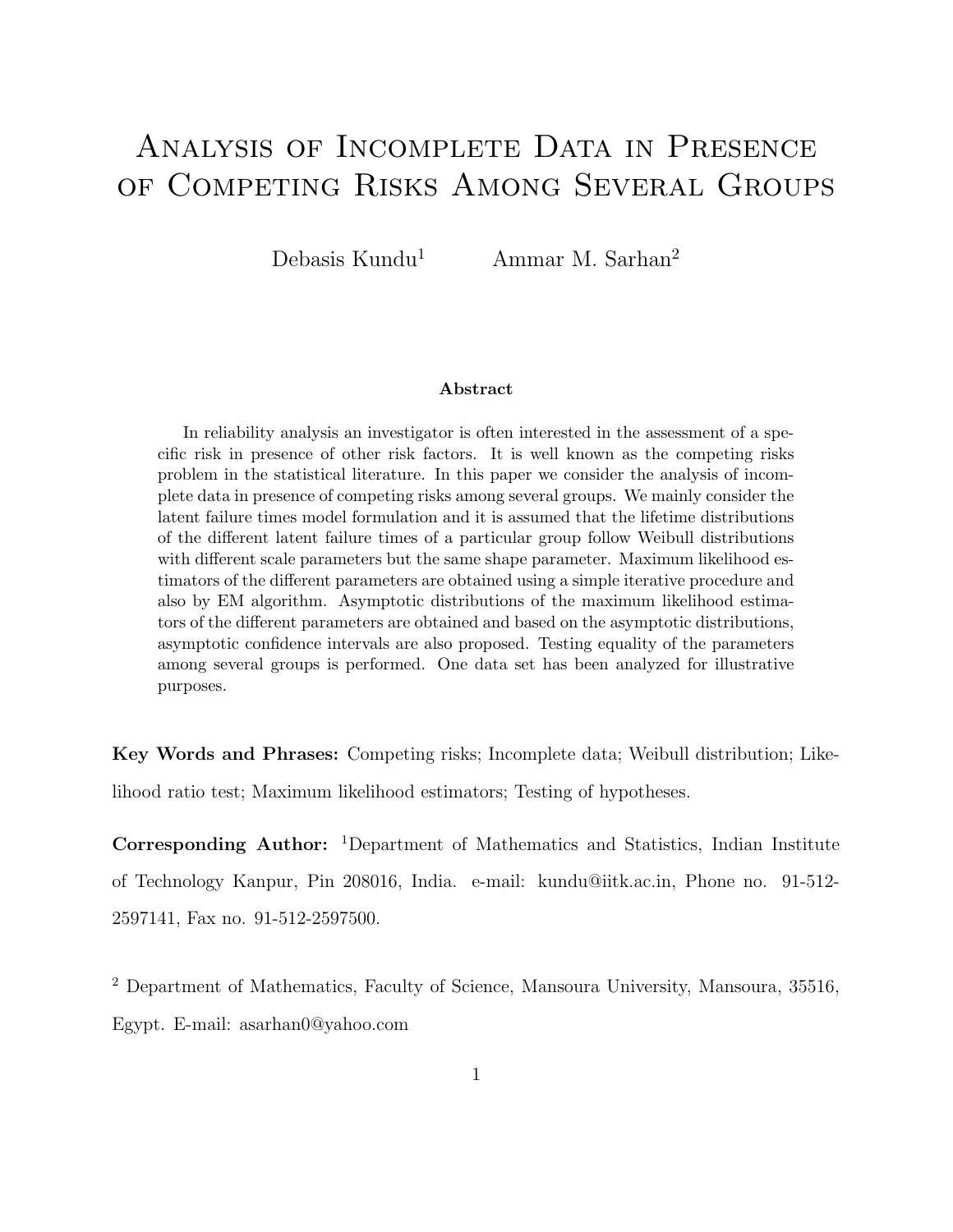#### 1 INTRODUCTION

This work was motivated from the paper of Park and Kulasekera (2004) and the data presented there, originally taken from Nelson (1970). The data can be briefly described as follows. There are three groups and each group contains the failure times and cause of failures of different electrical items. The data are incomplete in two ways, for some data points the failure times are known but the failure types are unknown and some of the data points are right truncated. Therefore, for each group there are three types of observations: (a) Item which has failed due to a particular cause and its failure time both are observed. (b) Item which has failed and its failure time has been observed but not the cause of failure. (c) Item has not failed up to a certain time.

Park and Kulasekera (2004) analyzed this data under the latent failure times model formulation as suggested by Cox (1959). In the latent failure times model, it is assumed that the different competing causes are independent. They assumed that the latent failure times of the various causes are independent exponentially distributed and considered estimations and testing procedures of the different parameters.

Since the exponential distribution has constant failure rate, it is well known that it has serious limitations in modeling lifetime data. In this paper, we consider the same latent failure times model formulation and it is assumed that the latent failure times are independent Weibull random variables with the same shape parameter within a particular group but different scale parameters. Since Weibull distribution has both increasing and decreasing failure rates, it is well known that the Weibull distribution can be used more effectively than the exponential distribution to analyze lifetimes data. We obtain the maximum likelihood estimators (MLEs) of the different parameters. We propose a very simple iterative scheme in one dimension to compute the MLEs. Alternatively, the EM algorithm also can be used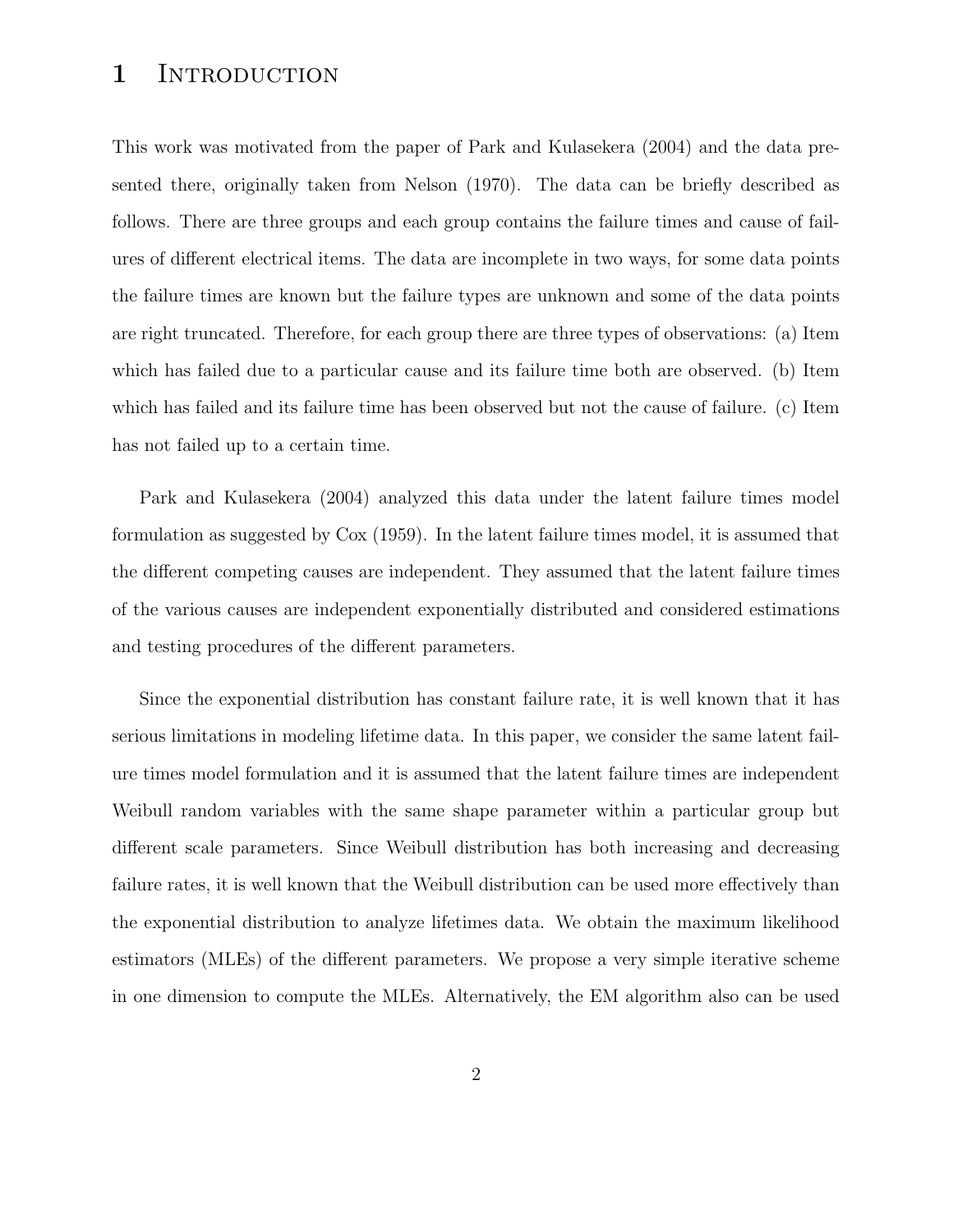to compute the MLEs and it is proved in the present setup that the EM algorithm converges with probability one.

Although, we could not obtain the exact distribution of the MLEs, we can obtain the asymptotic distributions of the MLEs. Based on the asymptotic distributions of the MLEs, confidence intervals of the different parameters can be constructed. Testing equality of the different parameters is also presented. For example, testing the equality of the shape parameters of the different groups and testing the equality of the scale parameters of the latent failure times across the groups and within a group are also performed. We reanalyze Nelson's data set using Weibull latent failure times distributions.

In Cox's latent failure time model formulation, it is assumed that the latent failure times are independent. Alternatively, the cause specific hazard functions model formulation of Prentice *et al.* (1978) can also be used to analyze competing risks data, where the distributions of the competing causes may not be independent. Unfortunately, without the presence of covariates, it is not possible to test the independence of the different causes from the failure times data. This is well known as the identifiability problem in competing risks. As it is assumed different parametric forms of the latent failure types in Cox's formulation, similarly, under the cause specific hazard functions model, parametric hazard functions are assumed for the different causes. Interestingly, in this case the likelihood functions of the observed data are the same for both formulations; see Kundu (2004). Therefore, the estimation procedures of the different parameters and their statistical properties remain unchanged, although, the interpretations of the different parameters might be different.

The rest of the paper is organized as follows. In section 2, we describe model assumptions and the maximum likelihood estimators are derived in section 3. Confidence intervals based on the asymptotic distributions are proposed in section 4. Testing procedures are presented in section 5. One data analysis results are presented in sections 6 and we conclude the paper in section 7.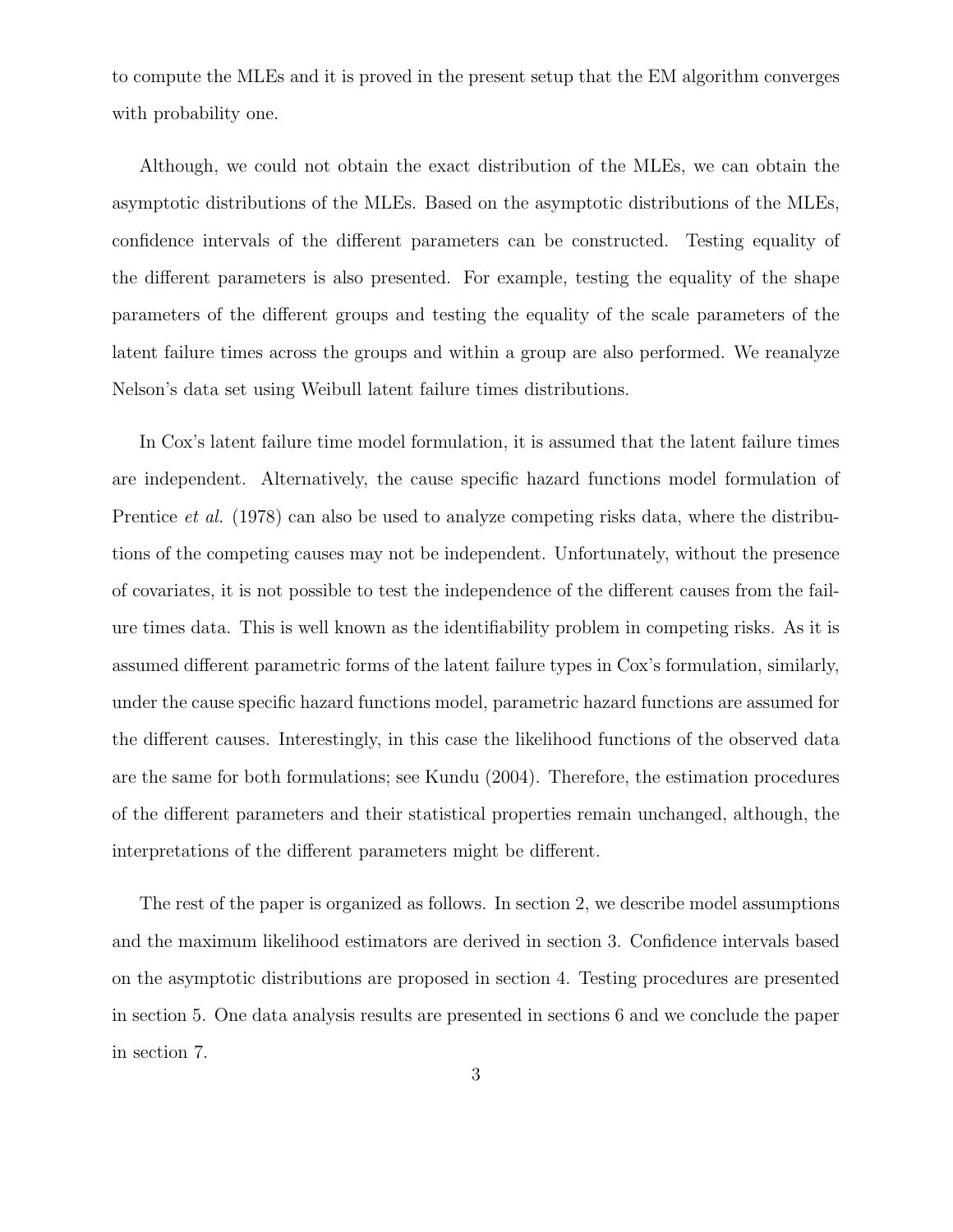# 2 MODEL ASSUMPTIONS AND NOTATIONS

Before proceeding any further, we describe different notations we are going to use in this paper. Prior to section 4, we will be considering only one group, and therefore, we do not use any notation for different groups. In section 5, we will use the notation for different groups. It is assumed that in each group there are  $K$  causes of failures. We will be using the following notations up to section 4.

- $X_i$ : lifetime of the  $i$ -th unit
- $X_{ij}$ : latent failure time of the *i*-th unit due to cause j
- $F(.)$ : cumulative distribution function (CDF) of  $X_i$
- $f(.)$ : probability density function (PDF) of  $F(.)$
- $F_j(.)$ : CDF of  $X_{ij}$
- $f_j(.)$ : PDF of  $F_j(.)$
- $\bar{F}_j(.)$ : 1  $F_j(.)$
- $h_j(.)$ : hazard function of  $X_{ij}$ 
	- $\delta_i$  : indicator variable denoting the cause of failure of unit  $i$
	- $I[\cdot]$ : indicator function of the event  $\lbrack .\rbrack$
- $exp(\lambda)$ : exponential random variable with PDF  $\lambda e^{-\lambda x}$
- $gamma(\alpha, \lambda)$ : gamma random variable with PDF  $\frac{\lambda^{\alpha}}{\Gamma(\alpha)}$  $\frac{\lambda^{\alpha}}{\Gamma(\alpha)} x^{\alpha-1} e^{-\lambda x}$
- $Weibull(\alpha, \lambda)$ : Weibull random variable with PDF  $\alpha \lambda x^{\alpha-1} e^{-\lambda x^{\alpha}}$ 
	- $\chi^2_k$ : denotes the  $\chi^2$  distribution with k-degrees of freedom.
	- $w.r.t:$  with respect to
	- $r.h.s.$ : right hand side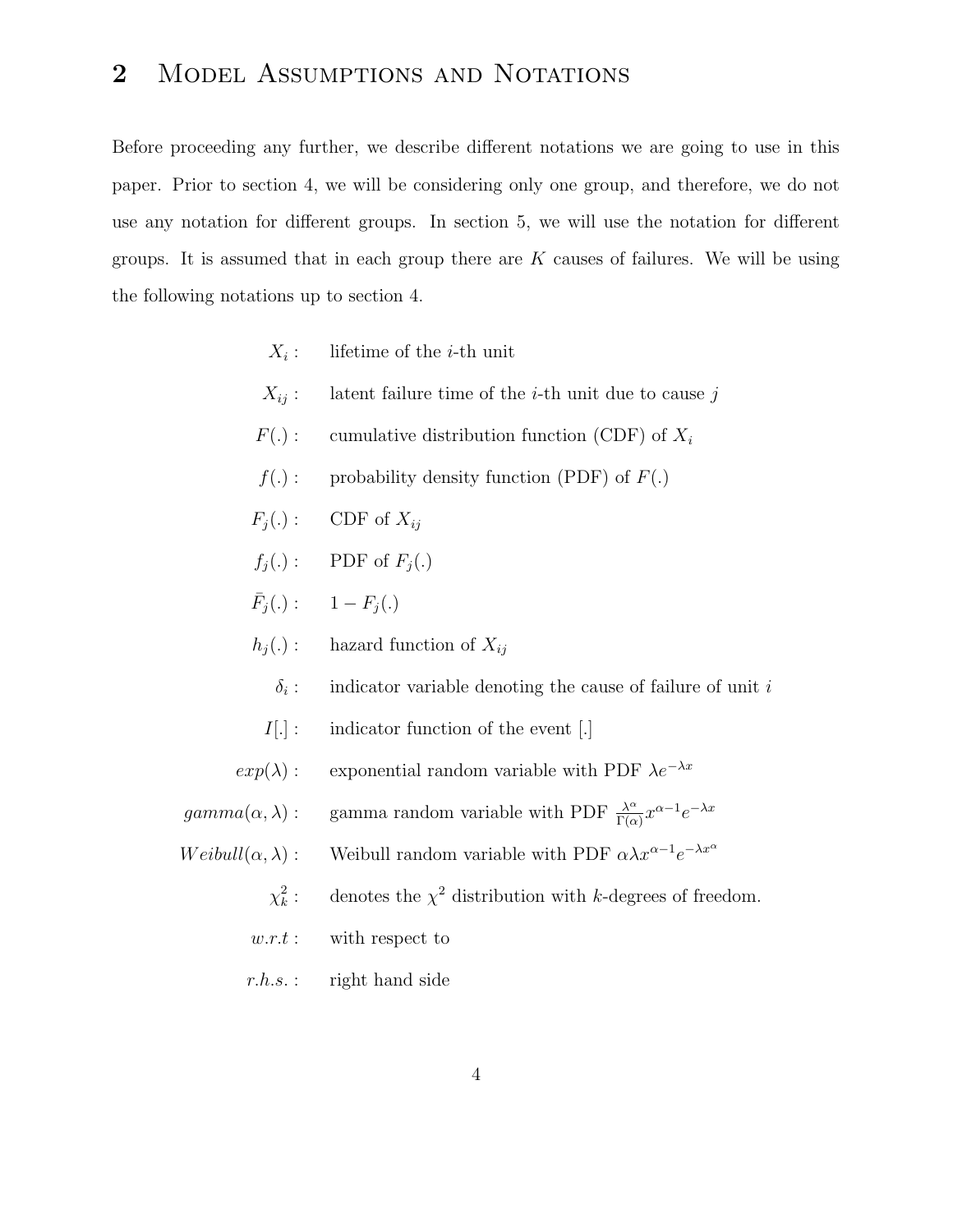We are formulating using the latent failure times model, *i.e,*  $X_i = \min\{X_{i1}, \ldots, X_{iK}\}\$ and  $X_{i1}, \ldots, X_{iK}$  are independently distributed. Further, it is assumed that  $X_{ij}$  follows Weibull $(\alpha, \lambda_j)$  for  $j = 1, ..., K$ . As we have mentioned in the previous section that we have the following three types of observations;

(a) 
$$
(x, \delta)
$$
, (b)  $(x, *)$ , (c)  $(x*, *)$ , (1)

where  $(x, \delta)$  means the unit has failed at the point x due to cause  $\delta$ ,  $(x, *)$  means the unit has failed at the point x but the cause of failure is unknown and  $(x*, *)$  means the unit has been withdrawn at the point x and it has not failed till then. We further denote,  $I_1 =$  the set of Type (a) items,  $I_2$  = the set of Type (b) items and  $I_3$  = the set of Type (c) items. Also,  $I_1 = I_{11} \cup \ldots \cup I_{1K}$ , where  $I_{1j}$  = the set of items whose failure times are known and their failure types are also known to be j. Moreover,  $|I_1| = r_1$ ,  $|I_{1j}| = r_{1j}$ ,  $|I_2| = r_2$ ,  $|I_3| = r_3$ , therefore,  $r_1 = \sum_{j=1}^{K} r_{1j}$ . The sample size is  $n = r_1 + r_2 + r_3$ . It is also assumed that  $r_1 > 0$ . Note that based on the above assumptions and notations, the likelihood contributions from the observation types (a), (b) and (c) are

$$
h_j(x) \prod_{k=1}^K \bar{F}_k(x), \qquad f(x), \qquad \bar{F}(x) \tag{2}
$$

respectively.

### 3 Maximum Likelihood Estimators

We have the following  $n$  observations

$$
\{(x_i, \delta_i), i \in I_1\}, \quad \{(x_i, *), i \in I_2\}, \quad \{(x_i, *), i \in I_3\}.
$$
 (3)

Based on the above observations, the likelihood function can be written as

$$
l(\alpha, \lambda) = \alpha^{r_1 + r_2} \prod_{j=1}^K \lambda_j^{r_{1j}} \lambda^{r_2} \prod_{i \in I_1 \cup I_2} \left\{ x_i^{\alpha - 1} e^{-\lambda x_i^{\alpha}} \right\} \prod_{i \in I_3} e^{-\lambda x_i^{\alpha}}, \tag{4}
$$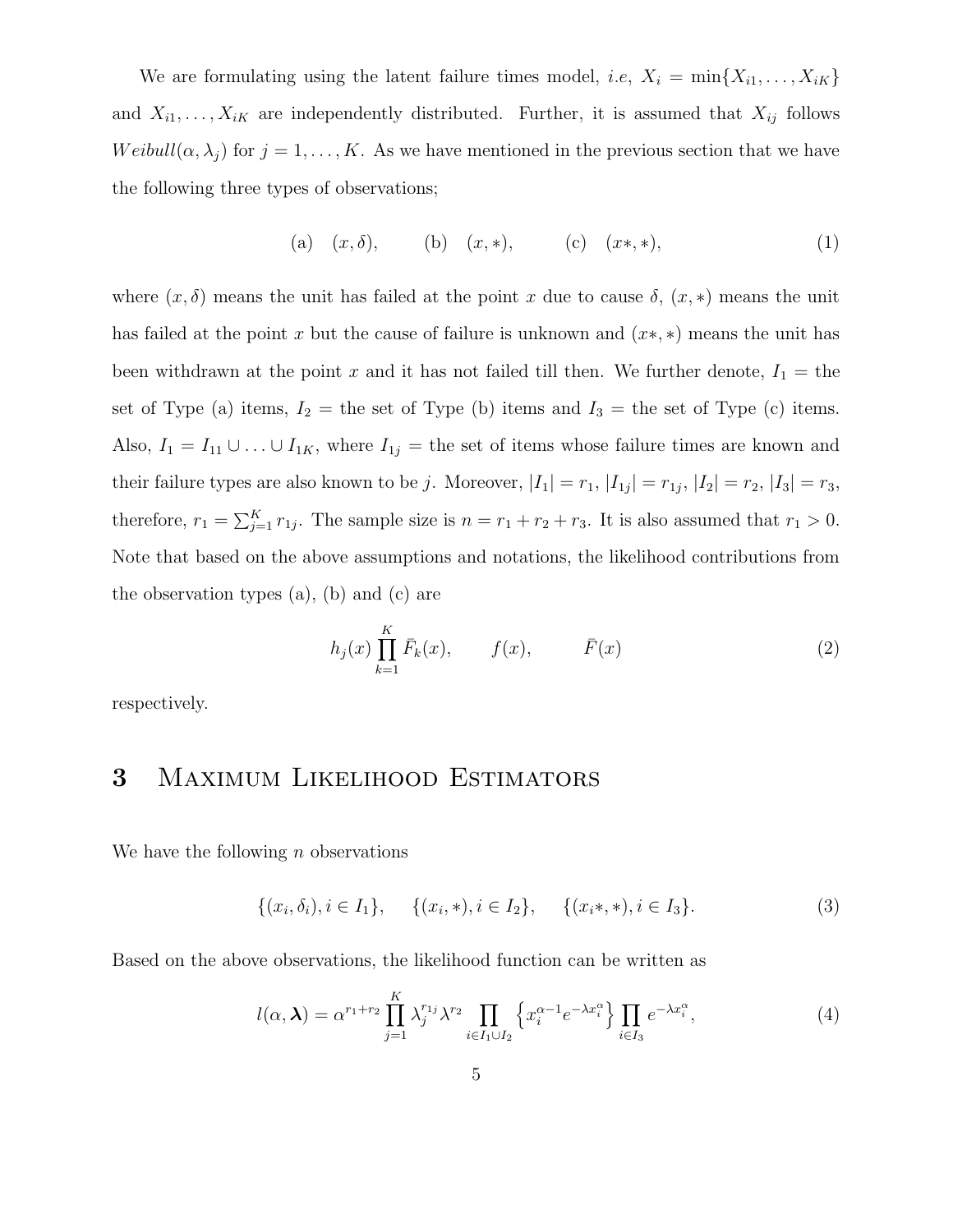where  $\boldsymbol{\lambda} = (\lambda_1, \dots, \lambda_K)$  and  $\lambda = \sum_{j=1}^K \lambda_j$ . Therefore, the log-likelihood function becomes

$$
\ln(l(\alpha, \lambda)) = (r_1 + r_2) \ln \alpha + (\alpha - 1) \sum_{i \in I_1 \cup I_2} \ln x_i + r_2 \ln \lambda + \sum_{j=1}^K r_{1j} \ln \lambda_j - \lambda \sum_{i \in I} x_i^{\alpha}, \qquad (5)
$$

where  $I = I_1 \cup I_2 \cup I_3$ , the complete data set.

Note that for fixed  $\alpha$ , differentiating (5) w.r.t  $\lambda_j$  and equating it to zero, we obtain the MLE of  $\lambda_j$ , for fixed  $\alpha$  as

$$
\hat{\lambda}_j(\alpha) = \frac{r_1 + r_2}{r_1} \times \frac{r_{1j}}{\sum_{i \in I} x_i^{\alpha}}.
$$
\n(6)

Combining (5) in (6), we obtain the profile log-likelihood of  $\alpha$  as,

$$
\ln(l(\alpha, \hat{\lambda}_1(\alpha), \dots, \hat{\lambda}_K(\alpha))) = c + (r_1 + r_2) \ln \alpha + (\alpha - 1) \sum_{i \in I_1 \cup I_2} \ln x_i - (r_1 + r_2) \ln \left( \sum_{i \in I} x_i^{\alpha} \right), (7)
$$

here c is a constant function. Note that if  $x_i = 1$  for all i, then the right hand side of (7) is an increasing function of  $\alpha$ . Therefore, in that case  $\alpha$  cannot be estimated by maximizing the profile likelihood function. Since probability of than event is 0, we assume throughout that at least one of the  $x_i \neq 1$ .

Now we propose two different ways to maximize the profile likelihood function. We differentiate the r.h.s. of (7) w.r.t  $\alpha$  and equate it to zero and obtain the following equation

$$
w(\alpha) = \alpha,\tag{8}
$$

where

$$
w(\alpha) = \left[ \frac{\sum_{i \in I} x_i^{\alpha} \ln x_i}{\sum_{i \in I} x_i^{\alpha}} - \frac{1}{r_1 + r_2} \sum_{i \in I_1 \cup I_2} \ln x_i \right]^{-1}.
$$

Therefore, a simple iterative scheme may be used to compute the fixed point solution of the equation (8). From the *i*-th iterate  $\alpha_{(i)}$ , the  $(i + 1)$ -th iterate  $\alpha_{(i+1)}$  can be obtained as  $w(\alpha_{(i)})$ . The iterative process should be stopped when the preassigned 'stopping criterion' is met. Once  $\hat{\alpha}$ , the MLE of  $\alpha$ , is obtained, then  $\hat{\lambda}_j$ , the MLE of  $\lambda_j$  can be obtained as  $\hat{\lambda}_j = \hat{\lambda}_j(\hat{\alpha}).$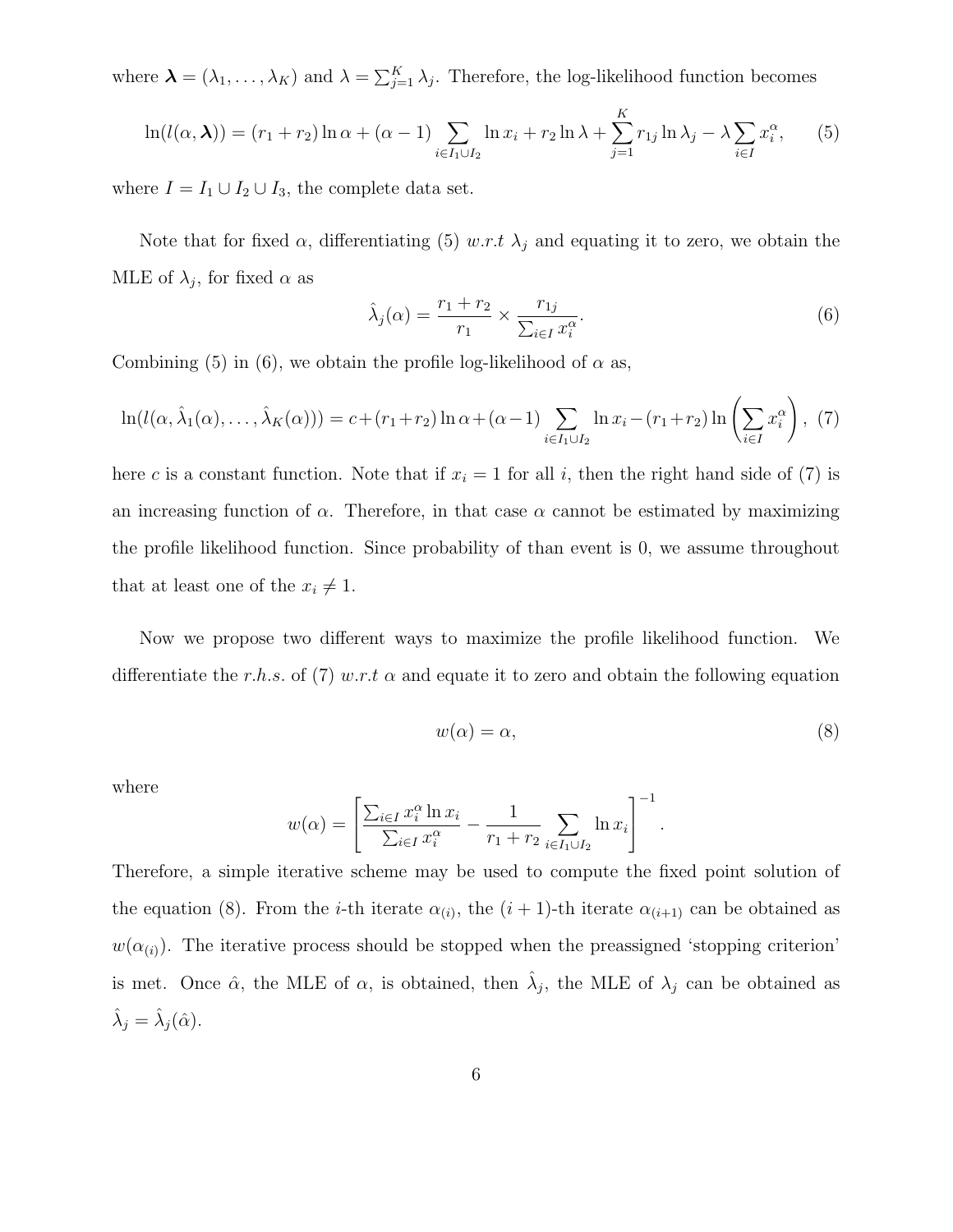Alternatively, we can use the EM algorithm of Dempster, Laird and Rubin (1977), see also Wu (1983), to compute the MLE of  $\alpha$ . In the EM algorithm, the first step is the expectation (E) step and the second second step is the maximization (M) step. In this case, we consider the E-step as follows. For the E-step, the complete observations are left intact and 'pseudo observations' are formed from the incomplete observations. For example, in this case Type (a) and Type (c) observations are left intact and 'pseudo observations' are formed from the Type (b) observations. If observation x belongs to Type (b), we form 'pseudo observations' by fractioning x to K partially complete 'pseudo observations' of the form  $\{(x, w_1(x, \gamma)), \ldots, (x, w_K(x, \gamma))\},\$  where  $\gamma = (\alpha, \lambda)$ . The fractional mass,  $w_j(x, \gamma)$ , assigned to this 'pseudo observation' x is the conditional probability that the item failed from risk  $j$ , given that it had failed at the time point  $x$ . Clearly,

$$
w_1(x,\boldsymbol{\gamma})=\frac{\lambda_1}{\lambda},\ldots,w_K(x,\boldsymbol{\gamma})=\frac{\lambda_K}{\lambda}.
$$

We denote  $w_j(x, \gamma) = w_j$ , for brevity. Using the above notation, the log-likelihood function of the 'pseudo observation' can be written as

$$
\ln(L_s(\alpha, \lambda)) = (r_1 + r_2) \ln \alpha + (\alpha - 1) \sum_{i \in I_1 \cup I_2} \ln x_i + \sum_{j=1}^K (r_{1j} + w_j r_2) \ln \lambda_j - \lambda \sum_{i \in I} x_i^{\alpha}.
$$
 (9)

Therefore, the M-step involves the maximization of the 'pseudo log-likelihood function' (9) w.r.t  $\alpha$  and  $\lambda$ . Assuming  $w_j$ 's are known we need to maximize  $\ln(L_s(\alpha, \lambda))$ . Naturally, it has to be done iteratively. If  $(\alpha^{(l)}, \lambda^{(l)})$  is the *l*-th iterate, then  $(l + 1)$ -th iterate can be obtained as

$$
\lambda_1^{(l+1)} = \frac{r_{11} + w_1 r_2}{\sum_{i \in I} x_i^{\alpha^{(l)}}}, \dots, \lambda_K^{(l+1)} = \frac{r_{1K} + w_K r_2}{\sum_{i \in I} x_i^{\alpha^{(l)}}}.
$$

Finally,  $\alpha^{(l+1)}$  can be obtained as

$$
\alpha^{(l+1)} = \arg \max \quad g(\alpha),
$$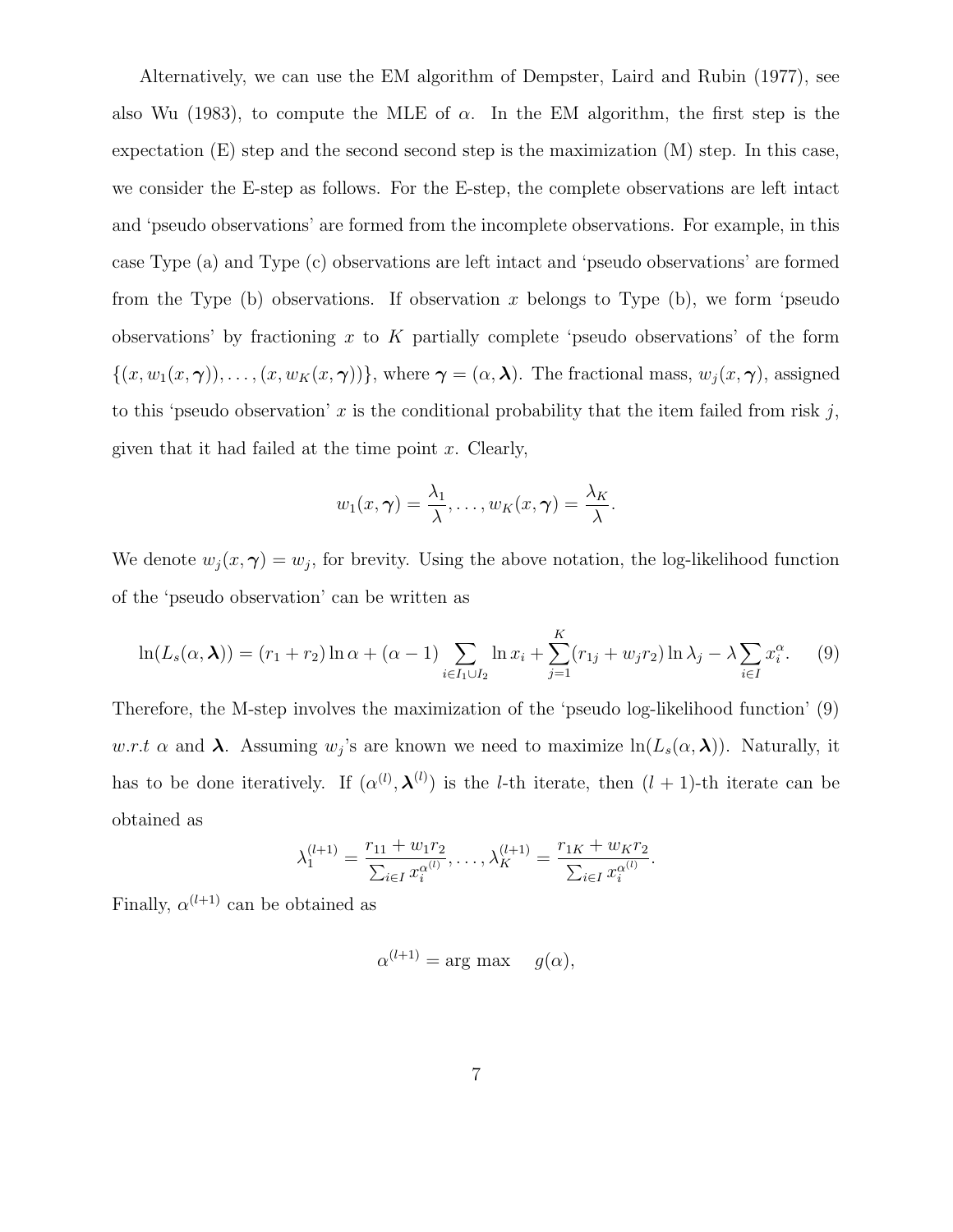where

$$
g(\alpha) = (r_1 + r_2) \ln \alpha + (\alpha - 1) \sum_{i \in I_1 \cup I_2} \ln x_i + \sum_{j=1}^K (r_{1j} + w_j r_2) \ln \lambda_j^{(i)} - \lambda^{(i)} \sum_{i \in I} x_i^{\alpha}, \quad \text{for} \quad \alpha > 0.
$$
\n(10)

The following result will be useful for the maximization of  $g(\alpha)$ .

LEMMA 1: The function  $g(\alpha)$  is unimodal for  $\alpha \in (0,\infty)$ .

PROOF: Note that

$$
\frac{d^2}{d\alpha^2}g(\alpha) = -\frac{r_1 + r_2}{\alpha^2} - \lambda^{(i)} \sum_{i \in I} x_i^{\alpha} (\ln x_i)^2 < 0.
$$

Therefore,  $g(\alpha)$  is a concave function. Now the result follows by observing the fact that  $g(\alpha) \to -\infty$  as  $\alpha \to 0$  or  $\infty$ .

From Lemma 1, it follows that the EM algorithm will converge to the global maximum and it can be obtained as (8) by iterating the following equation

$$
v(\alpha) = \alpha,\tag{11}
$$

where

$$
v(\alpha) = \frac{r_1 + r_2}{\lambda^{(i)} \sum_{i \in I} x_i^{\alpha} \ln x_i - \sum_{i \in I_1 \cup I_2} \ln x_i}.
$$

Although, we could not prove theoretically that the iterative process proposed in (8) and the EM algorithm converge to the same point, but it is observed in our data analysis experiment that they converge to the same point.

# 4 CONFIDENCE INTERVALS:

Since the MLEs are not in a compact form, it is not possible to derive the exact distributions of the MLEs. Note that, when  $\alpha$  is known, it is possible to obtain the exact distributions of the MLEs of  $\lambda_j$ 's. We obtain the confidence intervals of the unknown parameters based on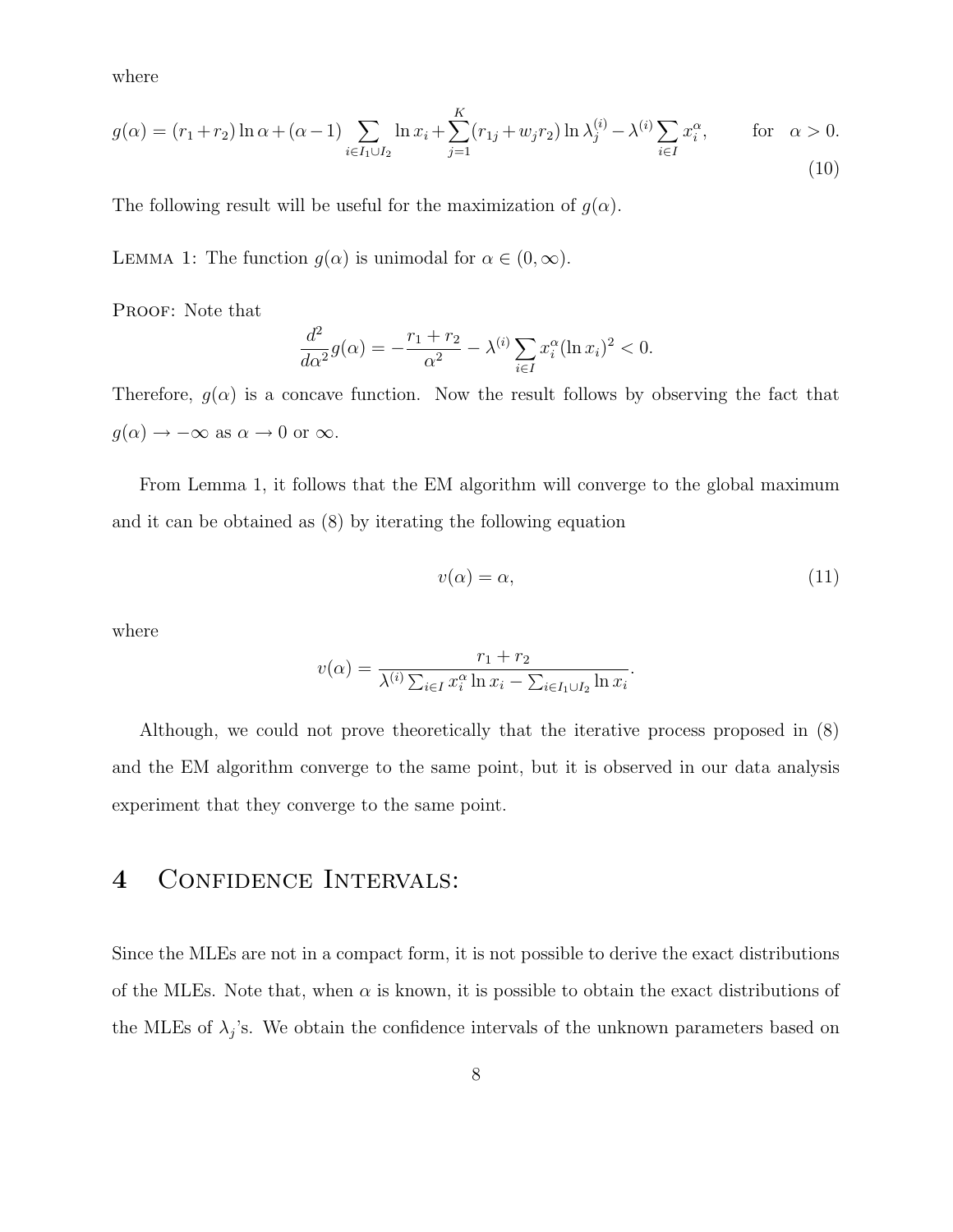the asymptotic distributions of the MLEs. The asymptotic distribution of the MLEs can be written as follows;

$$
\left(\hat{\lambda}_1 - \lambda_1, \dots, \hat{\lambda}_K - \lambda_K, \hat{\alpha} - \alpha\right) \stackrel{d}{\longrightarrow} N_{K+1}\left(\mathbf{0}, \mathbf{I}^{-1}(\boldsymbol{\lambda}, \alpha)\right),\tag{12}
$$

here  $I(\lambda, \alpha)$  is the Fisher information matrix for the unknown parameters  $\lambda_1, \ldots, \lambda_K, \alpha$ . The elements of the  $(K + 1) \times (K + 1)$  matrix  $\mathbf{I} = ((I_{ij}))$  are as follows;

$$
I_{ii}(\lambda, \alpha) = \frac{r_1 \lambda + r_2 \lambda_i}{\lambda^2 \lambda_i}; \quad \text{for} \quad i = 1, ..., K,
$$
  
\n
$$
I_{ij}(\lambda, \alpha) = \frac{r_2}{\lambda^2} = I_{ji}(\lambda, \alpha); \quad \text{for} \quad i, j = 1, ..., K, i \neq j,
$$
  
\n
$$
I_{K+1, K+1}(\lambda, \alpha) = \frac{r_1 + r_2}{\alpha^2} + \frac{\lambda n}{\alpha^2} V,
$$
  
\n
$$
I_{i, K+1}(\lambda, \alpha) = \frac{n}{\alpha} U = I_{K+1, i}(\lambda, \alpha) \quad \text{for} \quad i = 1, ..., K.
$$

Here  $V = E(Z(\ln Z)^2)$  and  $U = E(Z \ln Z)$ , where Z follows  $exp(\lambda)$ . Note that U and V can be written in terms of the digamma and trigamma functions as follows;

$$
U = \frac{1}{\lambda^2} [\psi(2) - \ln \lambda] \quad \text{and}
$$
  

$$
V = \frac{1}{\lambda^2} [\psi'(2) + \psi(2)(\ln \lambda)^2 - 2\psi(2)\ln \lambda]
$$

,

here  $\psi(.)$  and  $\psi'(.)$  are the digamma and trigamma functions respectively. The asymptotic distributions of the pivotal quantities may then be used to construct confidence intervals.

It is observed in many cases (see Efron and Hinkley; 1978) that it is more appropriate to use the observed information matrix than the expected information matrix. It is very simple to obtain the observed information matrix when the EM algorithm is used (see Louis; 1982). Using the same notations as of Louis  $(1982)$ , we obtain the observed information matrix **I** as

$$
\hat{\mathbf{I}} = \mathbf{B} - \mathbf{S} \mathbf{S}^T.
$$

Here **B** is the  $(K + 1) \times (K + 1)$  negative of the second derivative and **S** is the  $(K + 1) \times 1$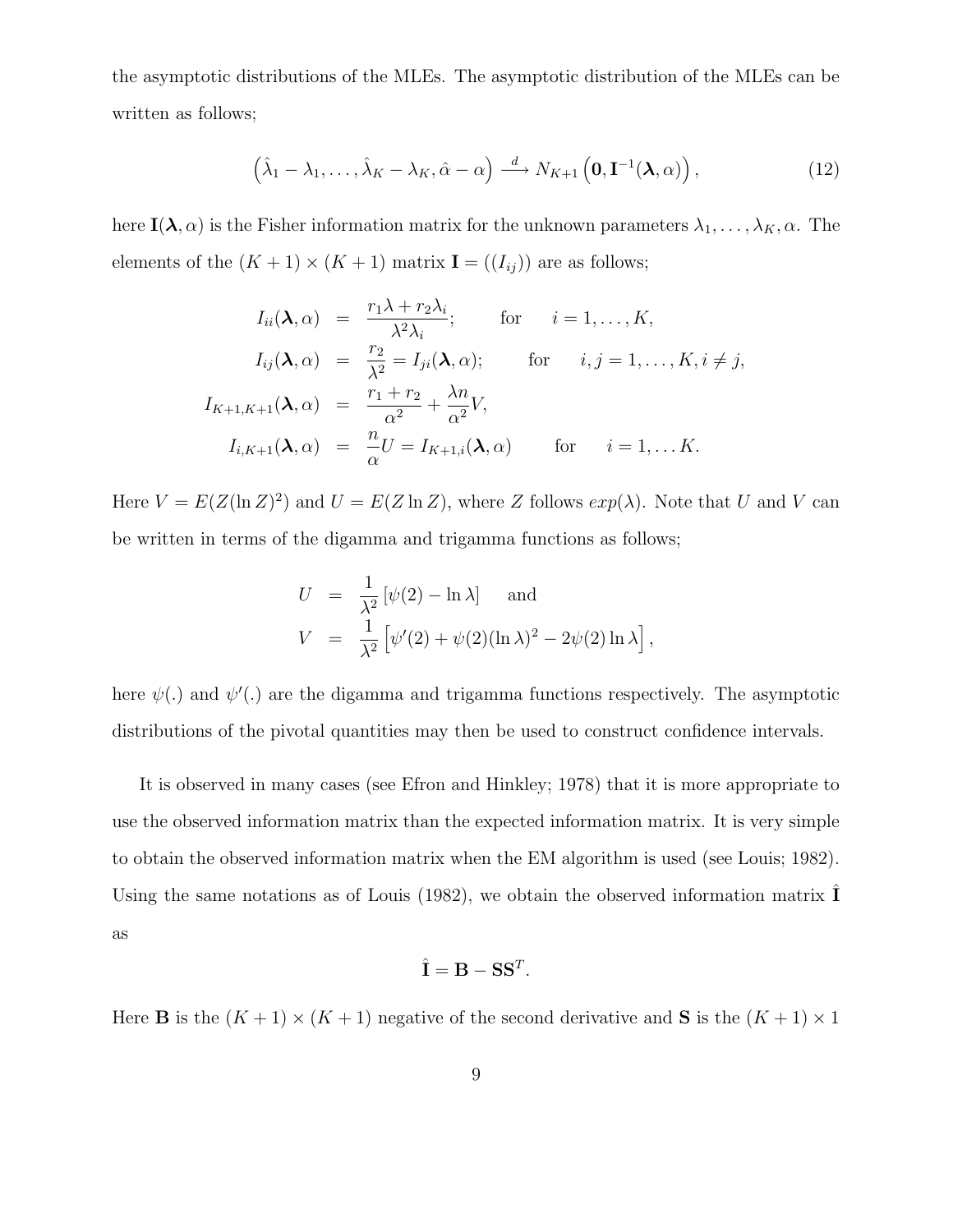gradient vector of the log-likelihood function. They are as follows

$$
B(i,i) = -\frac{(r_{1i} + w_i r_2)}{\lambda_i^2}, \quad \text{for} \quad i = 1, ..., K,
$$
  
\n
$$
B(i,j) = 0, \quad \text{for} \quad i, j = 1, ..., K, i \neq j,
$$
  
\n
$$
B(i, K + 1) = B(K + 1, i) = -\sum_{i \in I} x_i^{\alpha} \ln x_i
$$
  
\n
$$
B(K + 1, K + 1) = -\frac{r_1 + r_2}{\alpha^2} - \lambda \sum_{i \in I} x_i^{\alpha} (\ln x_i)^2
$$
  
\n
$$
S(1) = \frac{r_{11} + w_1 r_2}{\lambda_1} - \sum_{i \in I} x_i^{\alpha}, ..., S(K) = \frac{r_{1K} + w_K r_2}{\lambda_K} - \sum_{i \in I} x_i^{\alpha},
$$
  
\n
$$
S(K + 1) = \frac{r_1 + r_2}{\alpha} + \sum_{i \in I_1 \cup I_2} \ln x_i - \lambda \sum_{i \in I} x_i^{\alpha} \ln x_i,
$$

here **B** =  $((B(i, j)))$  and **S** =  $(S(1), \ldots, S(K + 1))^T$ .

# 5 More than One Group

In this section we consider the case when the data are coming from more than one group. We assume that there are  $M$  groups and the elements in each group can fail out of  $K$  causes exactly as before. We introduce the new notation in this section. We just put the super script ' $(m)$ ' to indicate m-th group. For example,  $X_i^{(m)}$  denotes the lifetime of the *i*-th item in the m-th group. Other notations are also similarly defined and it should be clear from the context. It is also assumed that  $r_1^{(m)} > 0$  and at least one of the  $x_i^{(m)} \neq 1$  for each  $m=1,\ldots,M$ .

The log-likelihood function of the observed data without any restriction on the parameters is

$$
L_1 = \ln l(\alpha^{(1)}, \dots, \alpha^{(M)}, \lambda^{(1)}, \dots, \lambda^{(M)}) = \sum_{m=1}^{M} (r_1^{(m)} + r_2^{(m)}) \ln \alpha^{(m)} - \sum_{m=1}^{M} \lambda^{(m)} \sum_{i \in I^{(m)}} (x_i^{(m)})^{\alpha^{(m)}}
$$

$$
+ \sum_{m=1}^{M} (\alpha^{(m)} - 1) \sum_{i \in I_1^{(m)} \cup I_2^{(m)}} \ln x_i^{(m)} + \sum_{m=1}^{M} r_2^{(m)} \ln \lambda^{(m)} + \sum_{m=1}^{M} \sum_{j=1}^{K} r_{1j}^{(m)} \ln \lambda_j^{(m)}.
$$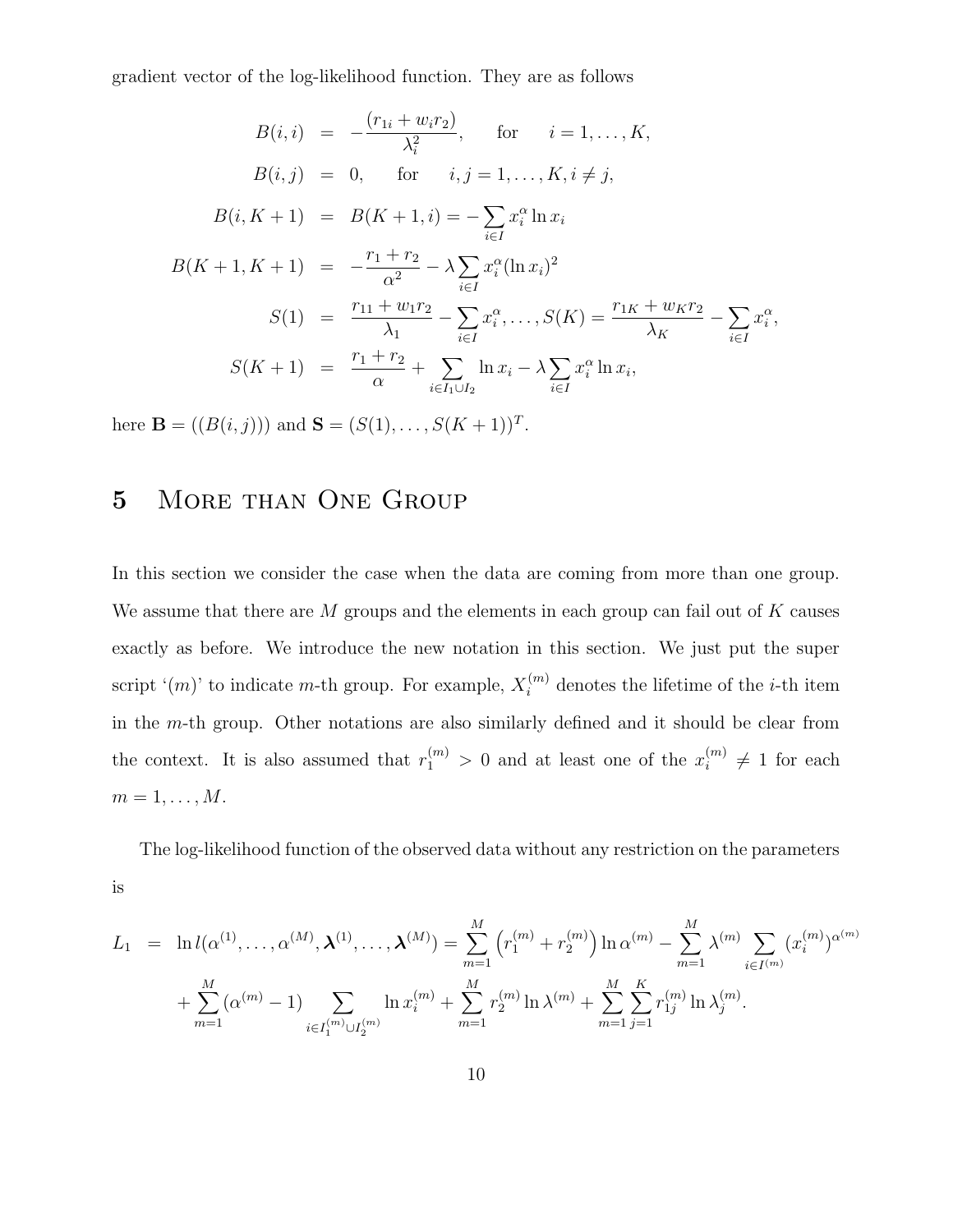Note that we can obtain the MLEs of the different estimators separately for each group. Therefore, we can use the results for single group in each case.

In this section, we mainly consider different testing problems. First consider the following testing problem.

Testing: 
$$
H_{01} : \alpha^{(1)} = \ldots = \alpha^{(M)} = \alpha.
$$
 (13)

Under the null hypothesis the log-likelihood takes the form;

$$
\ln(l_{01}(\alpha, \lambda^{(1)}, \dots, \lambda^{(M)})) = \ln \alpha \left( \sum_{m=1}^{M} (r_1^{(m)} + r_2^{(m)}) \right) + (\alpha - 1) \sum_{m=1}^{M} \sum_{i \in I_1^{(m)} \cup I_2^{(m)}} \ln x_i^{(m)} + \sum_{m=1}^{M} r_2^{(m)} \ln \lambda^{(m)} + \sum_{m=1}^{M} \sum_{j=1}^{K} r_{1j}^{(m)} \ln \lambda_j^{(m)} - \sum_{m=1}^{M} \lambda^{(m)} \sum_{i \in I^{(m)}} x_i^{(m)^{\alpha}}.
$$

The MLE of  $\lambda_i^{(m)}$  $j^{(m)}$ 's in terms of  $\alpha$  can be obtained as

$$
\hat{\lambda}_j^{(m)}(\alpha) = \frac{r_1^{(m)} + r_2^{(m)}}{r_1^{(m)}} \times \frac{r_{1j}^{(m)}}{\sum_{i \in I^{(m)}} x_i^{(m)\alpha}}.
$$
\n(14)

Under null hypothesis the profile likelihood of  $\alpha$  is

$$
L_{01} = \ln(l_{01}(\alpha)) = \ln \alpha \left( \sum_{m=1}^{M} (r_1^{(m)} + r_2^{(m)}) \right) + (\alpha - 1) \sum_{m=1}^{M} \sum_{i \in I_1^{(m)} \cup I_2^{(m)}} \ln x_i^{(m)} - \sum_{m=1}^{M} (r_1^{(m)} + r_2^{(m)}) \ln \left( \sum_{i \in I^{(m)}} x_i^{(m)^{\alpha}} \right).
$$
\n(15)

Therefore, similarly to (8) we can maximize (18) w.r.t.  $\alpha$  by a simple iterative process as follows

$$
w_{01}(\alpha) = \alpha,\tag{16}
$$

.

where

$$
w_{01}(\alpha) = \left(\sum_{m=1}^{M} r_1^{(m)} + r_2^{(m)}\right) \left[\sum_{m=1}^{M} (r_1^{(m)} + r_2^{(m)}) \frac{\sum_{i \in I^{(m)}} x_i^{(m)^\alpha} \ln x_{(i)}^{(m)}}{\sum_{i \in I^{(m)}} x_i^{(m)^\alpha}} - \sum_{m=1}^{M} \sum_{i \in I_1^{(m)} \cup I_2^{(m)}} \ln x_i^{(m)}\right]^{-1}
$$

Once we get the MLEs of the different parameters the likelihood ratio will take the form  $(\hat{L}_1 - \hat{L}_{01})$ , where  $\hat{L}_{01}$  and  $\hat{L}_1$  are the values of  $L_{01}$  and  $L_1$  respectively by replacing the true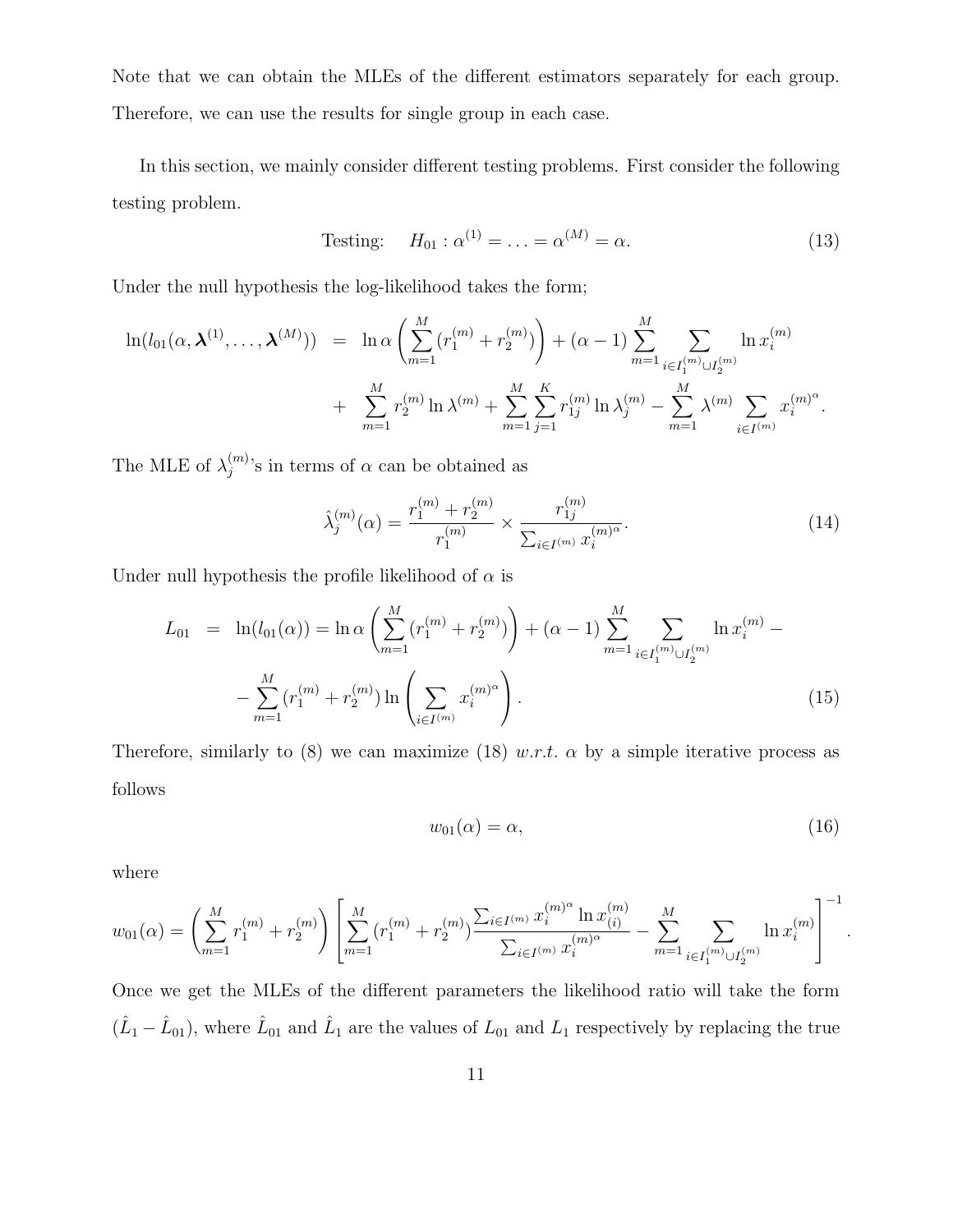parameter values by their estimates. Moreover, as the sample size in each group tends to  $\infty$ 

$$
2(\hat{L}_1 - \hat{L}_{01}) \sim \chi^2_{M-1}.
$$
\n(17)

Here '∼' denotes 'follows in distribution'. Note that (17) can be obtained from the general theory of the likelihood ratio test, see for example Lehmann and Romano (2005, page 513- 517). The asymptotic distribution of  $2(\hat{L}_1 - \hat{L}_{01})$  as provided in (17) can be used to construct the likelihood ratio test for testing (13). Reject  $H_{01}$  if  $2(\hat{L}_1 - \hat{L}_{01}) > c$ , where c is such that  $P(\chi^2_{M-1} > c) = \text{size of the test.}$ 

Now consider the following testing problem:

Testing:  $H_{02} : \alpha^{(1)} = \ldots = \alpha^{(m)} = \alpha; \lambda_1^{(1)} = \ldots = \lambda_1^{(M)} = \lambda_1; \ldots, \lambda_K^{(1)} = \ldots = \lambda_K^{(M)} = \lambda_K.$ Under the null hypothesis the log-likelihood takes the form;

$$
\ln(l_{02}(\alpha, \lambda_1, ..., \lambda_K)) = \ln \alpha \left( \sum_{m=1}^M (r_1^{(m)} + r_2^{(m)}) \right) + (\alpha - 1) \sum_{m=1}^M \sum_{i \in I_1^{(m)} \cup I_2^{(m)}} \ln x_i^{(m)}
$$
  
+ 
$$
\ln \lambda \sum_{m=1}^M r_2^{(m)} + \sum_{m=1}^M \sum_{j=1}^K r_{1j}^{(m)} \ln \lambda_j - \lambda \sum_{m=1}^M \sum_{i \in I^{(m)}} x_i^{(m)^{\alpha}}.
$$

The MLE of  $\lambda_j$ 's in terms of  $\alpha$  can be obtained as

$$
\hat{\lambda}_j(\alpha) = \left(1 + \frac{\sum_{m=1}^M r_2^{(m)}}{\sum_{j=1}^K \sum_{m=1}^M r_{1j}^{(m)}}\right) \times \frac{\sum_{m=1}^M r_{1j}^{(m)}}{\sum_{m=1}^M \sum_{i \in I^{(m)}} (x_i^{(m)})^{\alpha}}.
$$
\n(18)

Therefore, the MLE of  $\alpha$  can be obtained by maximizing  $\ln(l_{02}(\alpha, \hat{\lambda}_1, \dots, \hat{\lambda}_K))$ , the profile log-likelihood of  $\alpha$ , w.r.t.  $\alpha$ . This can be achieved by a simple iterative procedure as follows;

$$
w_{02}(\alpha) = \alpha,\tag{19}
$$

where

$$
w_{02}(\alpha) = \left[ \frac{\sum_{m=1}^{M} \sum_{i \in I^{(m)}} (x_i^{(m)})^{\alpha} \ln x_i^{(m)}}{\sum_{m=1}^{M} \sum_{i \in I^{(m)}} (x_i^{(m)})^{\alpha}} - \frac{1}{\sum_{m=1}^{M} (r_1^{(m)} + r_2^{(m)})} \times \sum_{m=1}^{M} \sum_{i \in I_1^{(m)} \cup I_2^{(m)}} \ln x_i^{(m)} \right]^{-1}.
$$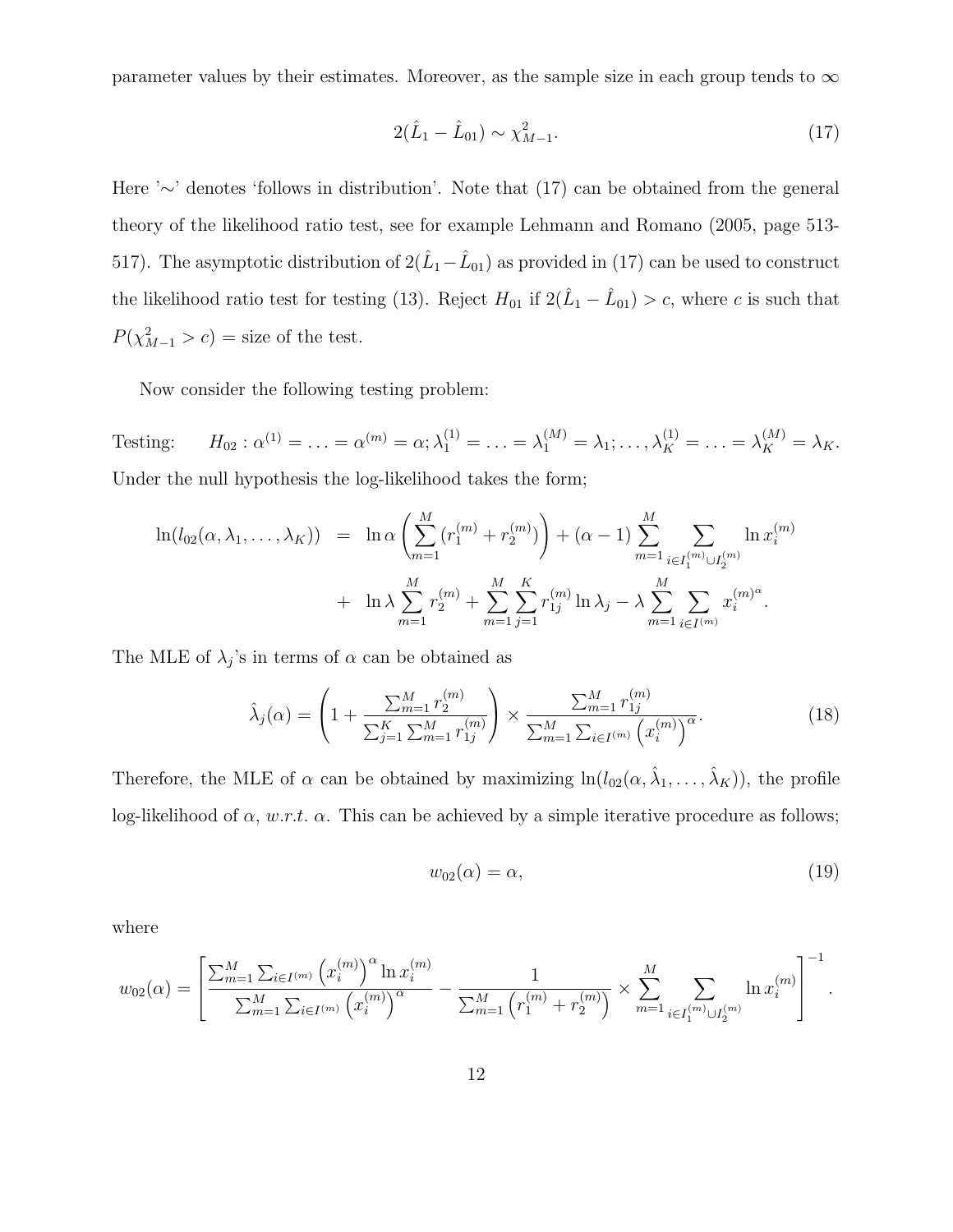In this case as the sample size in each group tends to  $\infty$ , the likelihood ratio test statistic;

$$
2(\hat{L}_1 - \hat{L}_{02}) \sim \chi^2_{(M-1)(K-1)},\tag{20}
$$

where as before,  $\hat{L}_{02}$  is the value of  $L_{02}$  replacing the true parameter values by their estimates. In this case also, (20) can be used for testing  $H_{02}$  with a given size of the test. Reject  $H_{02}$ if  $2(\hat{L}_1 - \hat{L}_{02}) > c$ , where c is such that  $P(\chi^2_{(M-1)(K-1)} > c) =$  size of the test.

Finally we consider the following testing problem;

Testing:  $H_{03}: \alpha^{(1)} = \ldots = \alpha^{(m)} = \alpha; \lambda_1^{(1)} = \ldots = \lambda_1^{(M)} = \ldots = \lambda_K^{(1)} = \ldots = \lambda_K^{(M)} = \mu.$ Under the null hypothesis the log-likelihood takes the form;

$$
\ln(l_{03}(\alpha,\mu)) = \ln \alpha \left( \sum_{m=1}^{M} (r_1^{(m)} + r_2^{(m)}) \right) + (\alpha - 1) \sum_{m=1}^{M} \sum_{i \in I_1^{(m)} \cup I_2^{(m)}} \ln x_i^{(m)}
$$
  
+ 
$$
\ln \mu \sum_{m=1}^{M} r_2^{(m)} + \ln \mu \sum_{m=1}^{M} \sum_{j=1}^{K} r_{1j}^{(m)} - K\mu \sum_{m=1}^{M} \sum_{i \in I^{(m)}} x_i^{(m)^{\alpha}}.
$$

The MLE of  $\mu$  in terms of  $\alpha$  can be obtained as

$$
\hat{\mu}(\alpha) = \frac{\sum_{m=1}^{M} (r_1^{(m)} + r_2^{(m)})}{K \sum_{m=1}^{M} \sum_{i \in I^{(m)}} (x_i^{(m)})^{\alpha}}.
$$
\n(21)

In this case also, the MLE of  $\alpha$  can be obtained by maximizing  $ln(l_{03}(\alpha, \hat{\mu}))$ , the profile log-likelihood of  $\alpha$ , w.r.t.  $\alpha$  and that can be achieved by a simple iterative procedure as follows;

$$
w_{03}(\alpha) = \alpha,\tag{22}
$$

where

$$
w_{03}(\alpha) = \left[ \frac{\sum_{m=1}^{M} \sum_{i \in I^{(m)}} (x_i^{(m)})^{\alpha} \ln x_i^{(m)}}{\sum_{m=1}^{M} \sum_{i \in I^{(m)}} (x_i^{(m)})^{\alpha}} - \frac{1}{\sum_{m=1}^{M} (r_1^{(m)} + r_2^{(m)})} \times \sum_{m=1}^{M} \sum_{i \in I_1^{(m)} \cup I_2^{(m)}} \ln x_i^{(m)} \right]^{-1}.
$$

Therefore as the sample size in each group tends to  $\infty$ , the likelihood ratio test statistic;

$$
2(\hat{L}_1 - \hat{L}_{03}) \sim \chi^2_{M(K+1)-2},\tag{23}
$$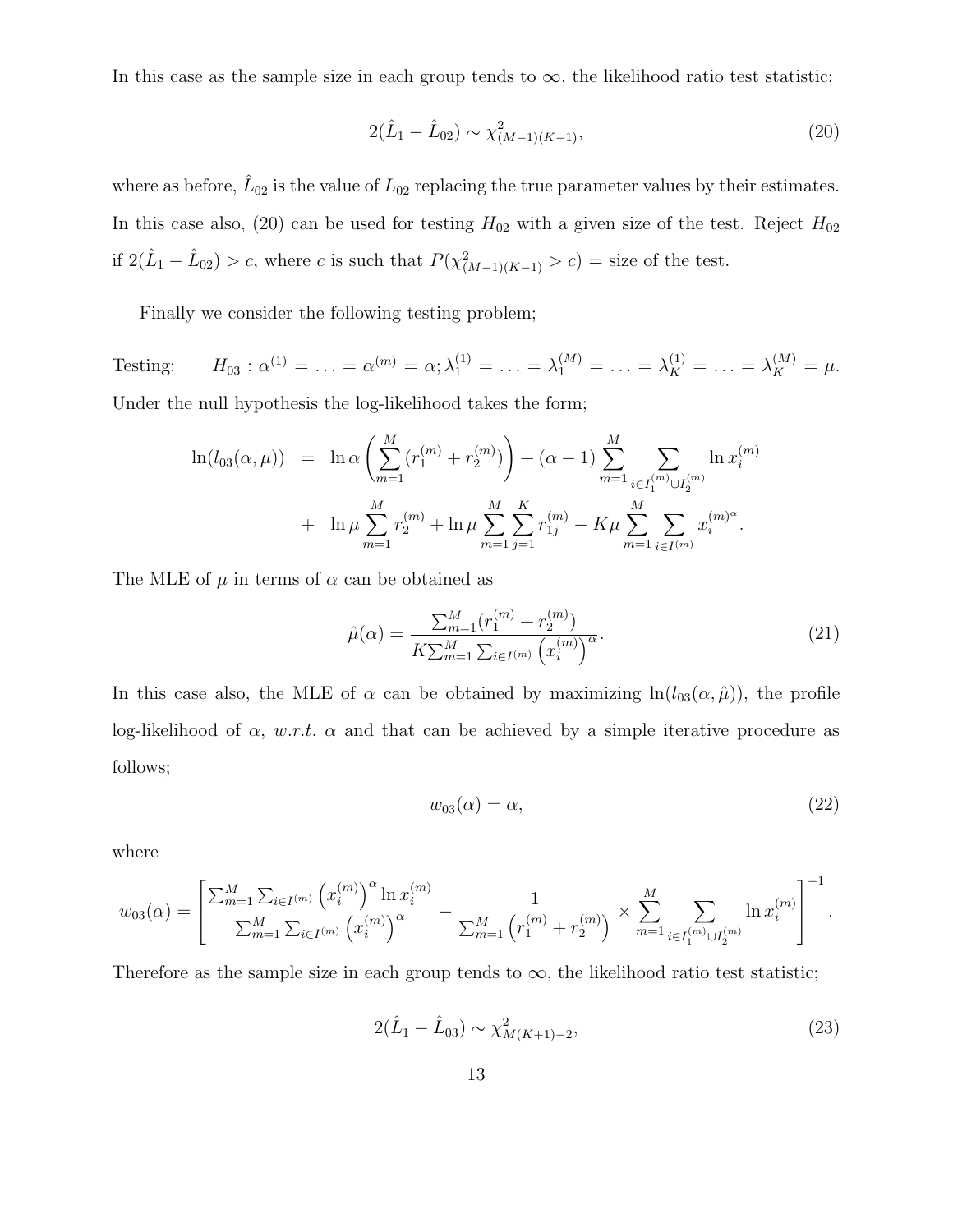

Figure 1: The profile log-likelihood function of  $\alpha$  for Groups I.

where as before,  $\hat{L}_{03}$  is the value of  $L_{03}$  replacing the true parameter values by their estimates. Again, we use (23) to construct the likelihood ratio test as before. Reject  $H_{03}$  if  $2(\hat{L}_1-\hat{L}_{03})>$ c, where c is such that  $P(\chi^2_{M(K+1)-2} > c) =$  size of the test.

# 6 Data Analysis

In this section we analyze the data which was presented in Park and Kulasekera (2004). The data were originally presented in Nelson (1970). The data consist of failure times or censoring times for 139 appliances. They are divided into three groups and the elements in each group are subjected to a manual lifetime test. Failures were classified into 18 different modes. Among the observed failures only mode 11 occurs more than twice in all groups. We are interested mainly about the failure mode 11 while combining the rest of the failure modes into a single one. First we obtain the MLEs of the parameters for different groups. The profile log-likelihood functions of  $\alpha$  for the three groups are presented in Figures 1, 2 and 3

From the figures it is clear that the profile log-likelihoods of all the groups are unimodal and therefore both the iterative procedures should work to compute the MLEs of  $\alpha$ . We have used the iterative procedure  $(8)$  and also the EM algorithm with initial guess 0.2 in all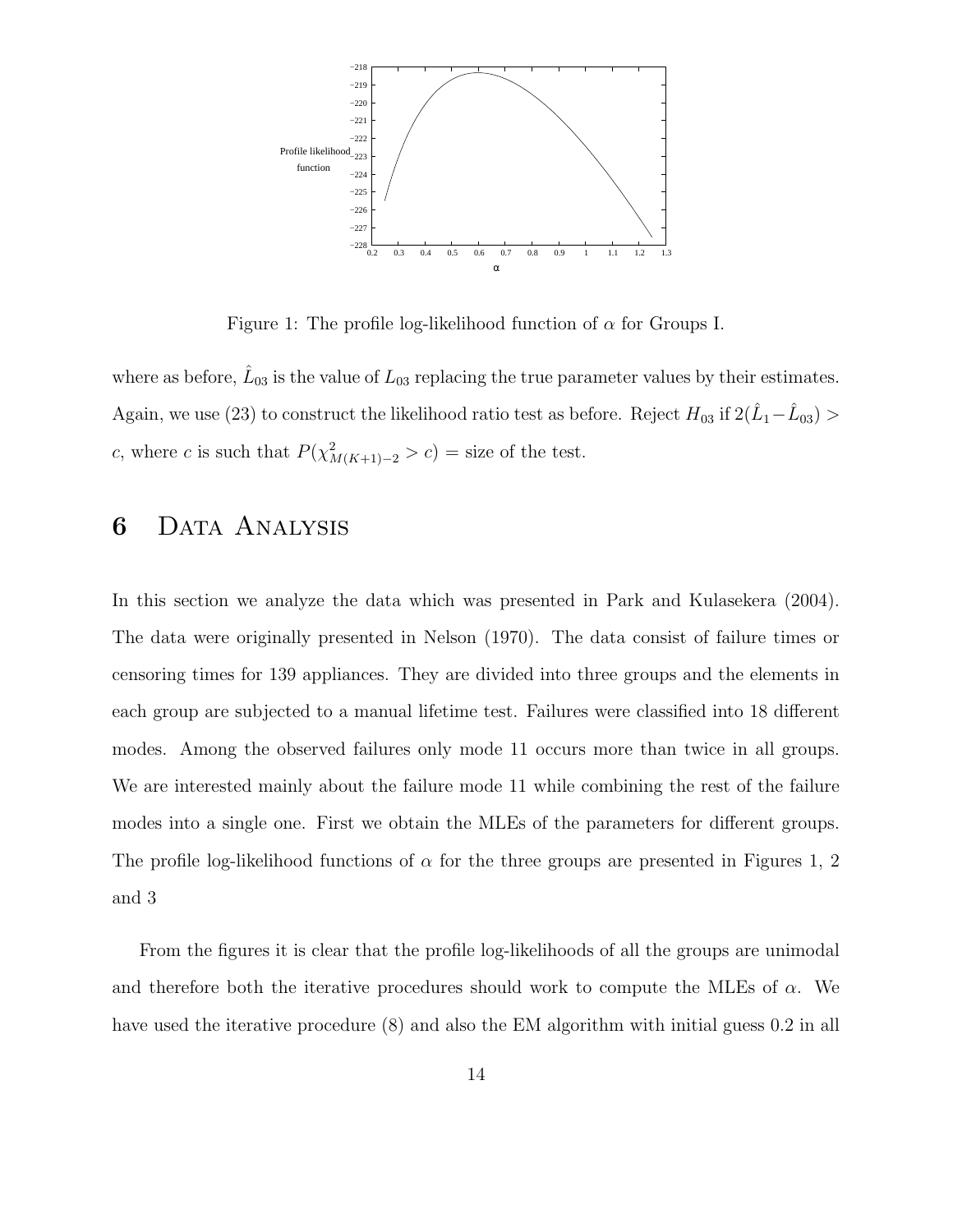

Figure 2: The profile log-likelihood function of  $\alpha$  for Groups II.



Figure 3: The profile log-likelihood function of  $\alpha$  for Groups III.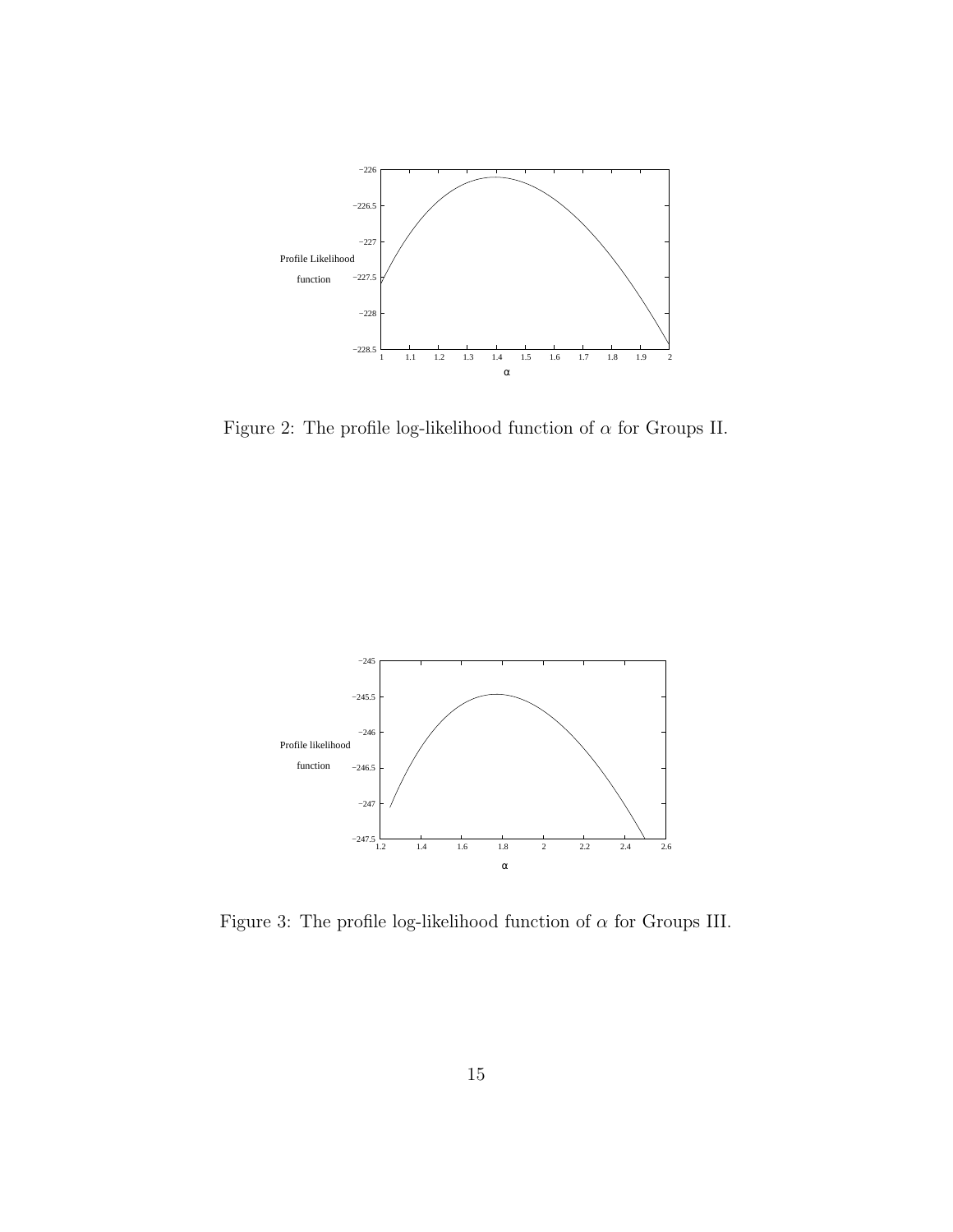cases. In all cases they converge to the same point. The results are reported in Table 1. We have also reported in Table 1 the MLEs of  $\lambda_1$  and  $\lambda_2$  when the common shape parameter is one. In Table 1, for each group  $\hat{\alpha}$ ,  $\hat{\lambda}_1$  and  $\hat{\lambda}_2$  represent the MLEs of  $\alpha$ ,  $\lambda_1$  and  $\lambda_2$  respectively. Moreover,  $\hat{\lambda}_{1E}$  and  $\hat{\lambda}_{2E}$  represent the MLEs of  $\lambda_1$  and  $\lambda_2$  respectively, when  $\alpha = 1$ .

| Group | $\hat{\alpha}$ |         | Л2      | $\lambda_{1E}$                                                   | $\lambda_{2E}$ |
|-------|----------------|---------|---------|------------------------------------------------------------------|----------------|
|       |                |         |         |                                                                  |                |
|       | 0.59869        | 0.00370 | 0.00601 | 2.00985E-04   3.26600E-04                                        |                |
| П     |                |         |         | 1.39692   3.67058E-05   1.37647E-05    5.14304E-04   1.92864E-04 |                |
| Ш     |                |         |         | 1.77172   3.43334E-06   1.14445E-06   5.52181E-04   1.84060E-04  |                |

Table 1: MLEs of the different parameters for the three groups.

The corresponding asymptotic 95% confidence intervals of the different parameters and for different groups are reported in Table 2.

| Group |                    |                                                                                | $\Delta$ 2                   |
|-------|--------------------|--------------------------------------------------------------------------------|------------------------------|
|       |                    |                                                                                |                              |
|       | (0.54086, 0.65651) | (0.00114, 0.00626)                                                             | (0.00299, 0.00928)           |
|       | (1.33451, 1.45933) | $(1.87200E-05, 5.46916E-05)$                                                   | $(0.27501E-05, 2.47788E-05)$ |
| Ш     |                    | $(1.71155, 1.83189)$ $(1.84721E-05, 5.01946E-05)$ $(0.22870E-06, 2.06020E-06)$ |                              |

Table 2: 95% Confidence intervals of the different parameters for the three groups.

From Table 2 it is clear that  $H_0$ :  $\alpha = 1$  will be rejected for all the three groups. Therefore, fitting the exponential models to the different groups may not be appropriate. We have also performed the following test:  $H_{01}$ :  $\alpha_1 = \alpha_2 = \alpha_3 = 1$  and as expected it has also been rejected with 5% level of significance.

Now we want to see whether fitting Weibull distributions to the different groups are reasonable or not. We consider only the uncensored data in all the three groups and for comparison purposes we fitted both exponential and Weibull distributions to the uncensored observations. The plots of the empirical survival functions and the fitted Weibull and exponential survival functions are presented in Figures 4, 5 and 6.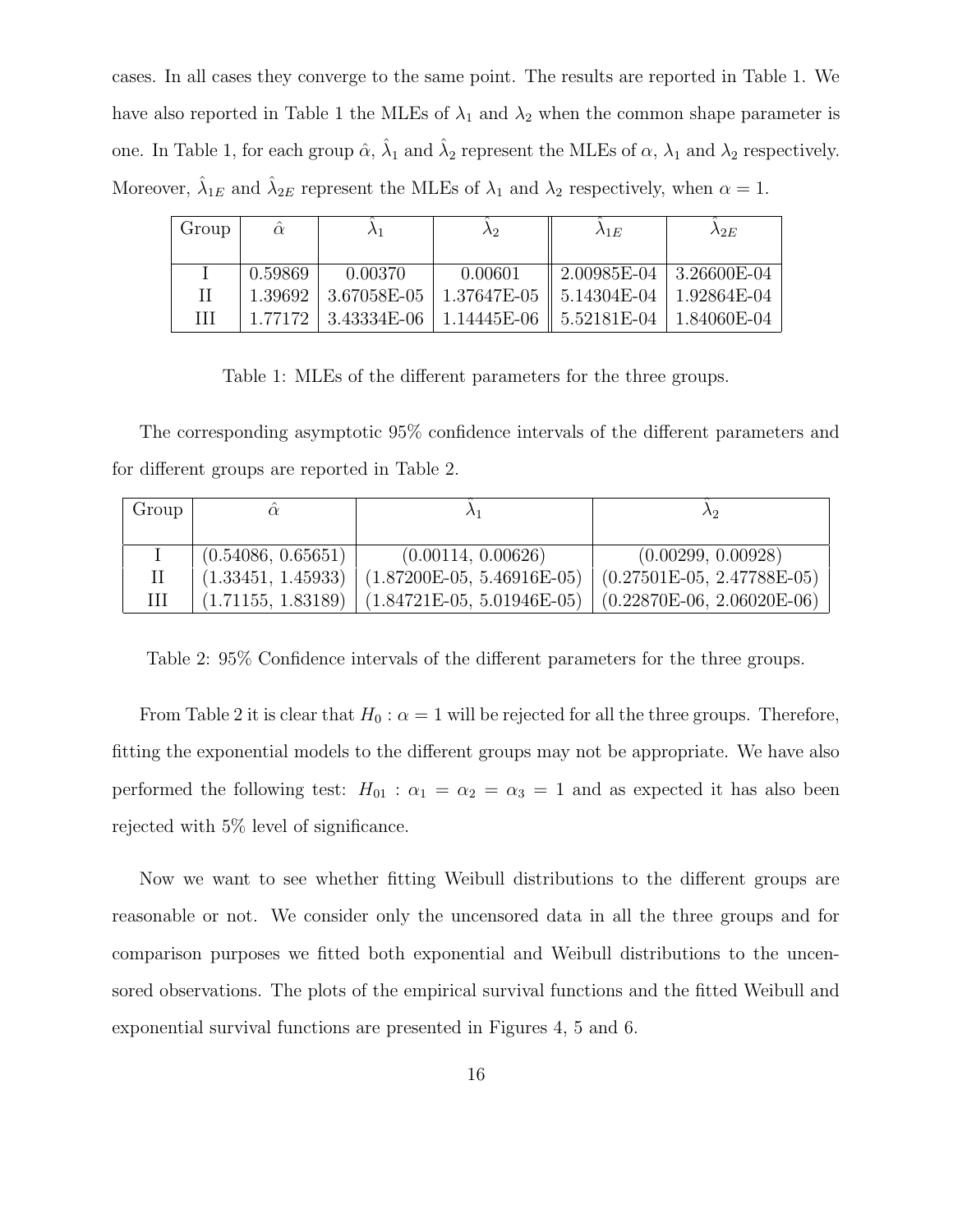

Figure 4: The empirical survival function and the fitted survival functions for Group I.



Figure 5: The empirical survival function and the fitted survival functions for Group II.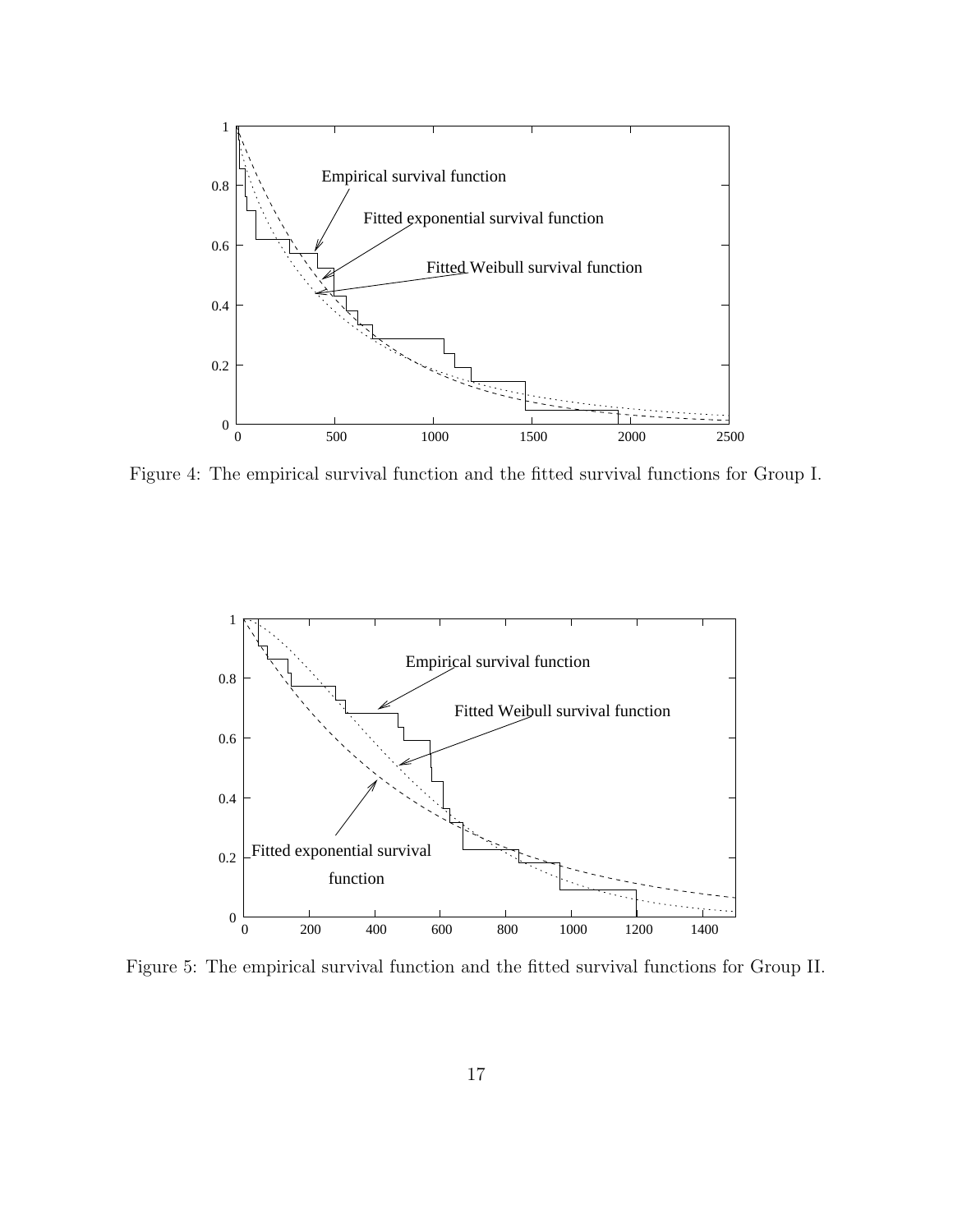

Figure 6: The empirical survival function and the fitted survival functions for Group III.

| Group | Weibull      |            | Exponential  |            |
|-------|--------------|------------|--------------|------------|
|       | K-S distance | $p$ -value | K-S distance | $p$ -value |
|       | 0.1505       | 0.7284     | 0.2251       | 0.2376     |
| Н     | 0.1907       | 0.4002     | 0.2583       | 0.1063     |
| Ш     | 0.1903       | 0.3495     | 0.2544       | 0.0896     |

Table 3: K-S distances between the empirical distribution functions and the fitted Weibull and fitted exponential distribution functions and the corresponding  $p$ -values for the three groups.

The Kolmogorov-Smirnov distances of the empirical distribution function and the fitted distribution for the whole data set and the corresponding  $p$  value for the three groups are presented in Table 3. From the  $p$  values of Table 3, it is quite clear that the Weibull model provides much better fit than the exponential distribution in all the groups. Based on the K-S distances and p-values, it can be said that although exponential distribution can be used for Group-I but it should not be used for Group-II and Group-III.

Finally we present the log-likelihood values for the fitted Weibull and fitted exponential distributions and the corresponding  $p$  values for the different groups in the Table 4. Now comparing  $2 \times (LL_W - LL_E)$  with the  $\chi^2$  upper tail it is observed that in all cases  $p < 0.1$ .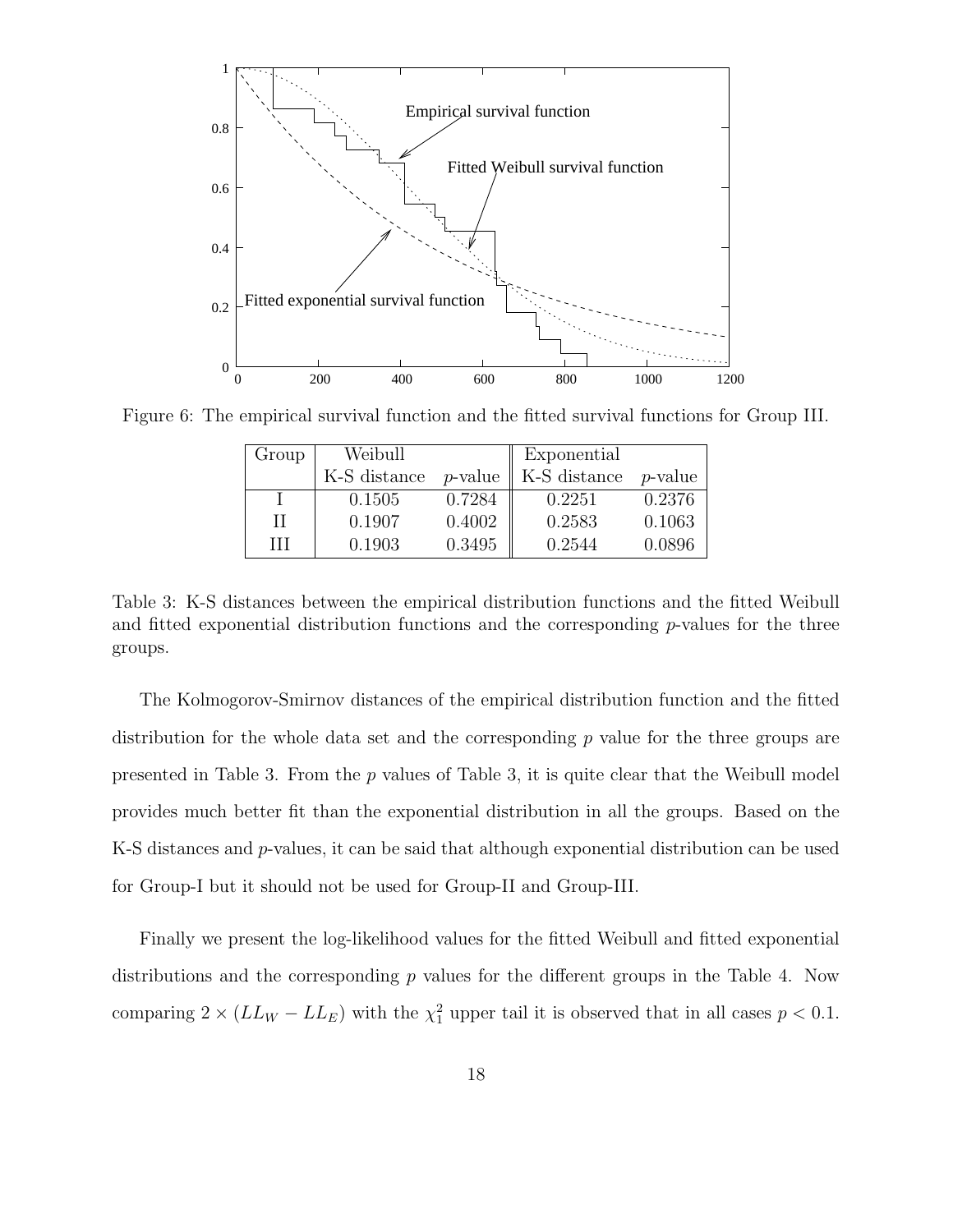| Group |             | Weibull Log-likelihood   Exponential Log-likelihood   $2 \times (LL_W - LL_E)$ |        | <i>p</i> -value |
|-------|-------------|--------------------------------------------------------------------------------|--------|-----------------|
|       | $LL_W$ )    | $LL_E$ )                                                                       |        |                 |
|       | $-189.3438$ | $-193.4463$                                                                    | 8.2050 | < 0.005         |
|       | -192.9975   | -194.4843                                                                      | 2.9736 | < 0.10          |
|       | $-206.6923$ | $-210.6309$                                                                    | 7.8772 | < 0.01          |

Table 4: The log-likelihood values for the fitted Weibull, fitted exponential distributions and their differences for the three groups.

Therefore, the log-likelihood values indicate that Weibull distribution should be fitted rather than exponential distribution to the different groups.

#### 7 Conclusions

This work is mainly the continuation of the work of Park and Kulasekera (2004). Park and Kulasekera (2004) analyzed Nelson's (1970) data assuming the lifetime distributions to be exponential for different groups. We have reanalyzed that data set using both exponential and Weibull models. We have used different criteria, namely K-S distance and log-likelihood value and it is observed that the assumptions of exponential distributions may not be appropriate for all the three groups. It is observed that instead of exponential distribution, the Weibull distribution may be used in this case. We have developed the complete classical inferential procedures for several groups when the lifetime distributions of the items of each group are Weibull. It may be mentioned that the corresponding Bayesian inferential procedure can also be developed in this case under the assumptions of suitable priors of the unknown parameters. Work is in progress and it will be reported elsewhere.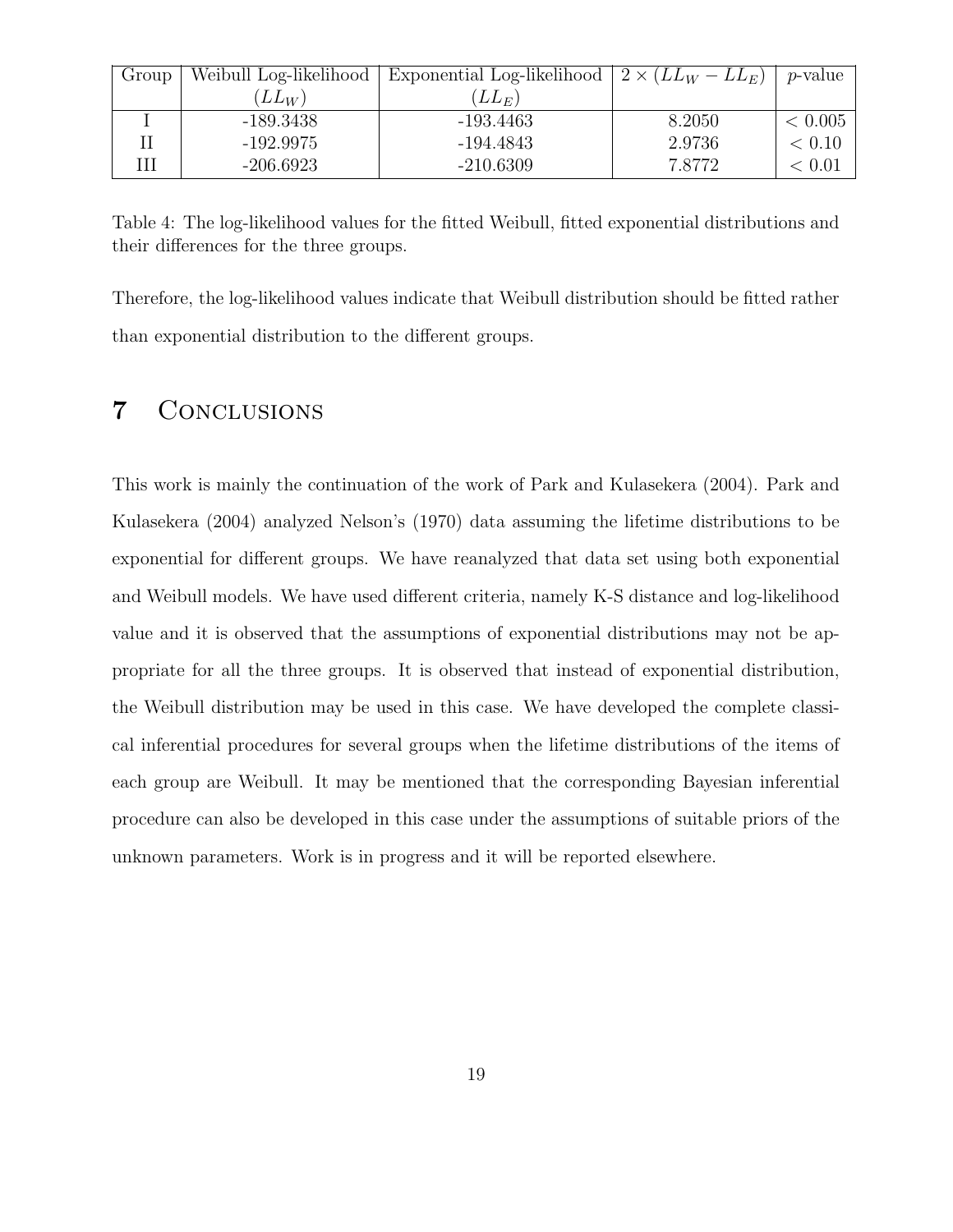#### Acknowledgements

The authors would like to thank the referees for carefully reading the manuscript and for their valuable suggestions. The authors would also like to thank the associate editor Professor Caroline Smith for her encouragements.

#### **REFERENCES**

- Cox, D. R. (1959), "The analysis of exponentially distributed lifetimes with two types of failures", Journal of the Royal Statistical Society, Series B, vol. 21, 411 - 421.
- Dempster, A. P., Laird, N. M. and Rubin, D. B. (1977), "Maximum likelihood estimation from incomplete data via the EM algorithm", Journal of the Royal Statistical Society, Ser. B, vol. 39, 1 - 22.
- Efron, B. and Hinkley, D. V. (1978), "The observed versus expected information", Biometrika, vol. 65, 457 - 487.
- Kundu, D. (2004), "Parameter estimation of the partially complete time and type of failure data", Biometrical Journal, vol. 46, no. 2, 165 - 179.
- Lehmann, E.L. and Romano, J.P. (2005), Testing Statistical Hypotheses, 3rd. Edition, Springer, New York.
- Louis, T. A. (1982), "Fitting the observed information matrix when using the EM algorithm", Journal of the Royal Statistical Society, Series B, vol. 44, 226 - 233.

Nelson, W. (1970), "Hazard plotting methods for analysis of life data with different failure